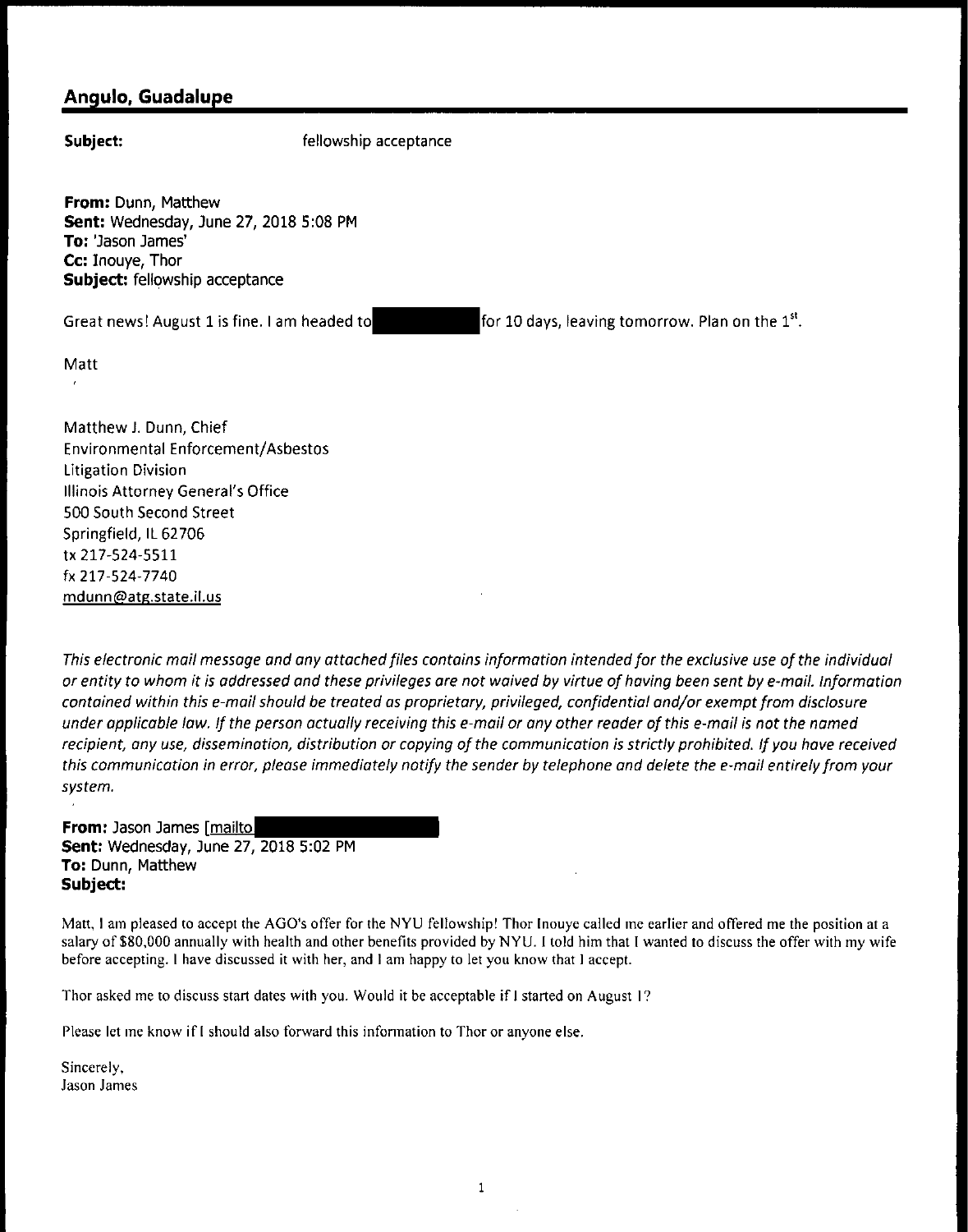## **Angulo, Guadalupe**

**Subject:** 

Jason James' acceptance

**From:** Dunn, Matthew **Sent:** Wednesday, June 27, 2 **To:** elizabeth.klein@nyu.edu; **Cc:** Inouye, Thor <Tlnouye@atg.state.il.us> **Subject:** Jason James' acceptance

Hi Liz:

Jason has accepted our offer of employment at a salary of \$80,000.00. He will start on August 1. Can you have someone from NYU follow up with him with required paperwork? Thanks. Matt

Matthew J. Dunn, Chief Environmental Enforcement/Asbestos litigation Division Illinois Attorney General's Office 500 South Second Street Springfield, IL 62706 tx 217-524-5511 fx 217-524-7740 mdunn@atg.state.il.us

*This electronic mail message and any attached files contains information intended for the exclusive use of the individual or entity to whom it is addressed and these privileges are not waived by virtue of having been sent by e-mail. Information contained within this e-mail should be treated as proprietary, privileged, confidential and/or exempt from disclosure under applicoble law. If the person actually receiving this e-mail or any other reader of this e-mail is not the named recipient, any use, dissemination, distribution or copying of the communication is strictly prohibited. If you have received this communication in error, please immediately notify the sender by telephone and delete the e-mail entirely from your system.* 

1